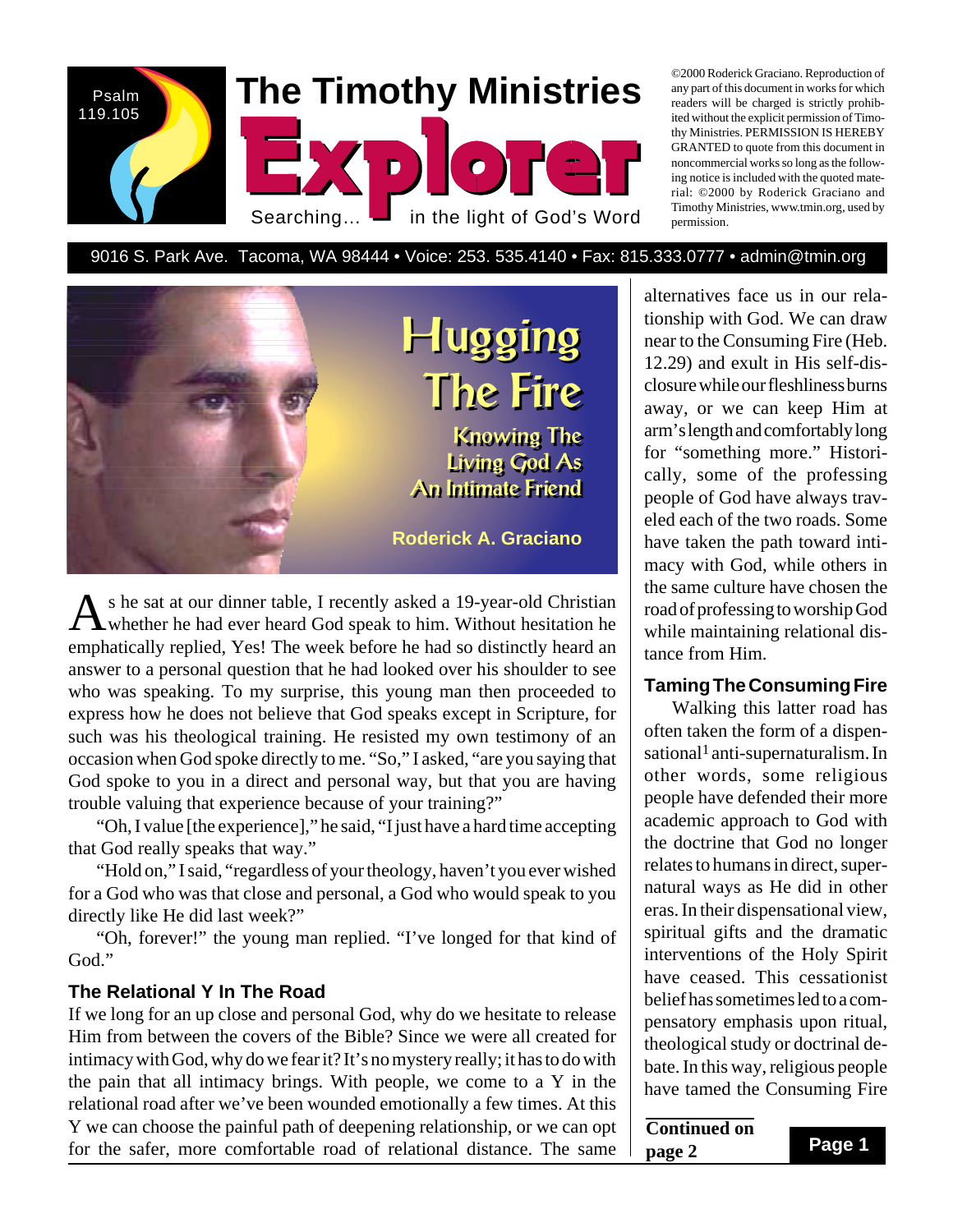### **Continued from page 1**

and made Him into the God of history and theology *the God of the Book.* The God of the Book is a comfortable God; we can discuss His will endlessly without ever inviting Him to the meeting.

The Sadducees of old worshipped this tamed God. They believed in God, but not in an interventional God. Like the Deists of a more recent time, they believed that "God helps them who help themselves." *The Jewish Encyclopedia* explains that the Sadducees did not share "the Messianic hopes of the Pharisees, who committed the future into the hand of God," but rather "took the people's destiny into their own hands, fighting or negotiating with the heathen nations just as they thought best, while having as their aim their own

temporary welfare and worldly success."2 The Sadducees did not believe in divine providence, the immortality of the soul nor in angels or demons (Acts 23.8), but they *did* believe in the written Scriptures and they loved philosophical debates.<sup>3</sup> No wonder the Sadducees had a problem with the Christ who invaded human history, silenced their debates (Mat. 22.34) and in a very concrete fashion shut down their temple market! The Sadducees were not looking for that kind of a relationship with God.



# **The God of History or the Present Son?**

Neither were some of the Italian Jews who received the Epistle to the Hebrews. This is what the puzzling exhortation of Hebrews 6.4-7 is all about:

Hebr. 6.4 It is impossible for those who have once been enlightened, who have tasted the heavenly gift, who have shared in the Holy Spirit, Hebr. 6.5 who have tasted the goodness of the word of God and the powers of the coming age, Hebr. 6.6 if they fall away, to be brought back to repentance, because to their loss they are crucifying the Son of God all over again and subjecting him to public disgrace.

Many readers of these verses have asked: How is it possible that "Christians" who have "shared in the

**Page 2**

Holy Spirit" (v. 4) can then "fall away" without hope of repentance (v. 6)? The answer is that the exhortation of Hebrews 6 was not to Christians who had *personally* and *individually* experienced the redemptive work of the Spirit. It was to attendees in a Messianic Jewish Synagogue who had *corporately* witnessed the Spirit's work in their midst. These individuals within the synagogue assembly had been intellectually enlightened by the testimony of Jesus' messiahship, and had *corporately* witnessed spiritual gifts and the blessings of the Gospel in the lives of their peers. Now, however, a time of persecution (Heb. 10.32-34) tempted them to turn away from the living God (Heb. 3.12), rejecting the evidence of their *corporate* experience in favor of personal temporal safety. These Jewish people had, after all, become used to the God of the Book who, according to

a popular belief, had been silent for 400 years! Supposedly, God had not spoken to their ancestors in any direct way since the prophet Malachi's ministry in the 5th century BC. Now these 1st-century Hebrews were being asked to believe that their God had suddenly "spoken to us by his Son, whom he appointed heir of all things, and through whom he made the universe" (Heb. 1.2). This was not a call to worship "the God of history" nor even "the God of the Book," but a call to embrace "the Living God" into whose hands it *is* a frightening thing to fall (Heb. 10.30,31). This

Living God, in the person of His Son, cares nothing for endless discussion of elementary truths (Heb. 5.11- 6.2), but commands immediate obedience, faith and holiness. This was not the kind of God that some of the Hebrews in this synagogue had bargained for.

# **Not In Our House Please!**

Nor was He the kind of God that the Gentiles of Gadara were interested in. Jesus healed two homicidal demoniacs near there who had been so violent that their presence had effectively closed a public road (Mat. 8.28-34). One would think that the community would welcome the man who had delivered them from such a public menace—but no. The "whole town" pleaded with Jesus to leave their region. This reaction had always puzzled me until recently. About